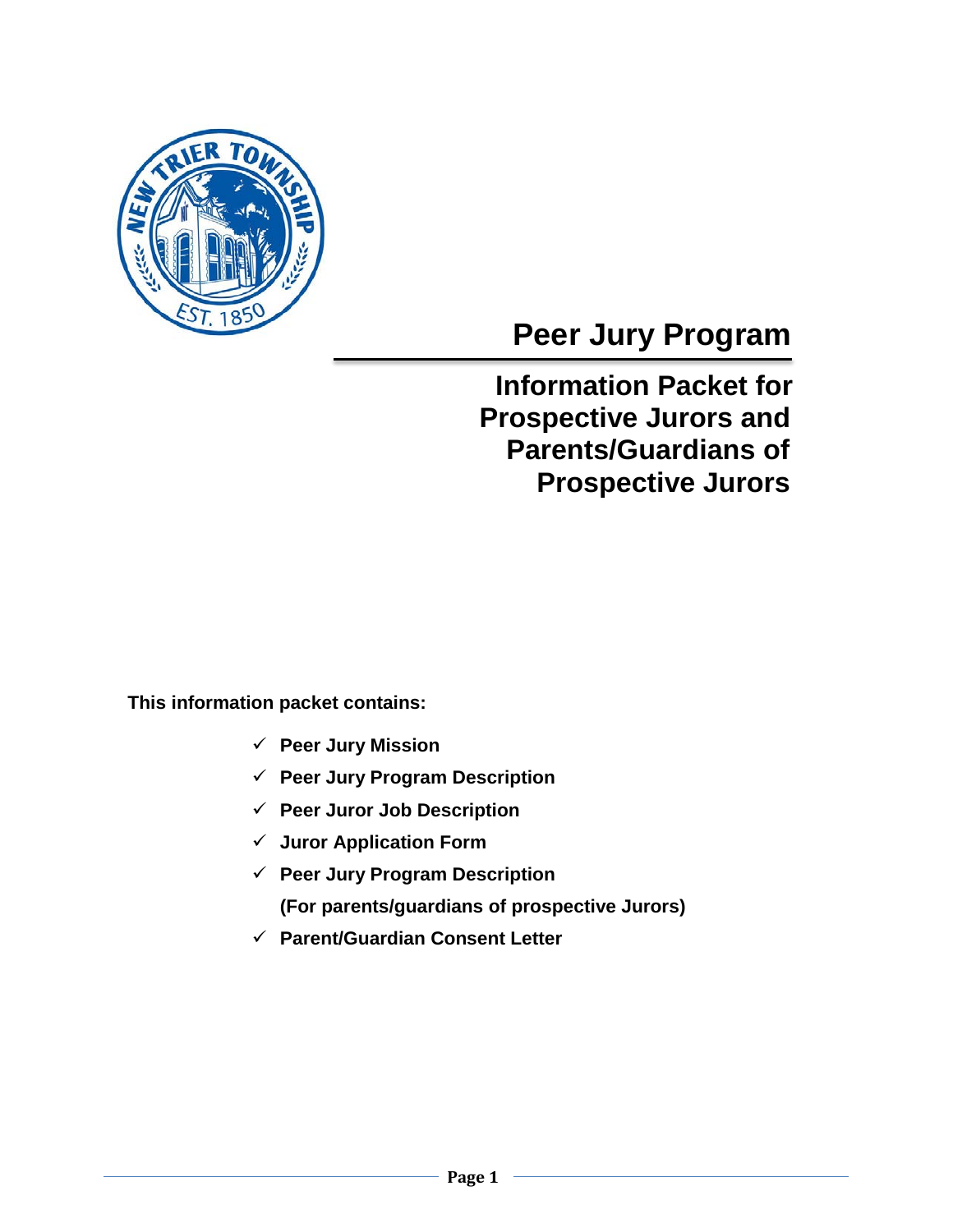#### **Mission Statement & Program Description (For prospective Jurors and parents)**



#### **What is the Peer Jury Program?**

Peer Jury is a program operating under the auspices of New Trier Township police departments (Glencoe, Kenilworth, Northfield, Wilmette and Winnetka) which is designed to provide a meaningful and remedial method of dealing with selected juveniles (under age 18, with some exceptions) offenders without reference to the Juvenile Court. It does not determine guilt or innocence. A case is only sent to the Peer Jury for a hearing by six or more juveniles and an adult moderator when (1) the offender admits having committed the offense; (2) the responsible police officer determines that such a disposition is appropriate; and (3) the offender and his/her parent guardian consent in writing to such a disposition and sign a Waiver of Liability and Confidentiality.

When these conditions are met, the offender and his/her parent are scheduled for a hearing before a Peer Jury panel in a courtroom environment at a definite date and time. At the hearing, a police officer reads the charges, states the possible sentence if the offense were committed by an adult and summarizes the facts if the case. The offender is then questioned by the members of the panel. The offender and his/her parent or guardian then withdraws while the jury deliberates and fixes an appropriate punishment. The sentence usually includes some form of individualized community service.

The offender and his/her guardian are then recalled and informed of the sentence. Adjustments, if necessary, are made to allow for schedule conflicts and a completion date fixed. The offender is then given a written copy of the sentence and a date (usually 30 days later) for a status hearing or discharge hearing.

Upon completion of community service, a report on the offender's performance is forwarded to the Peer Jury Coordinator. By the offender's supervisor for the service project and any other assigned projects are turned into the coordinator.

At the discharge hearing, the offender and his/her parent or guardian again appear. The panel, which may or may not be the sentencing panel, reviews the offender's performance and questions the offender about his/her experiences while performing the sentence. If satisfactory, the offender is discharged. If the performance is incomplete or unsatisfactory, the discharge hearing may be continued or the offender remanded to the juvenile officer for appropriate court proceedings.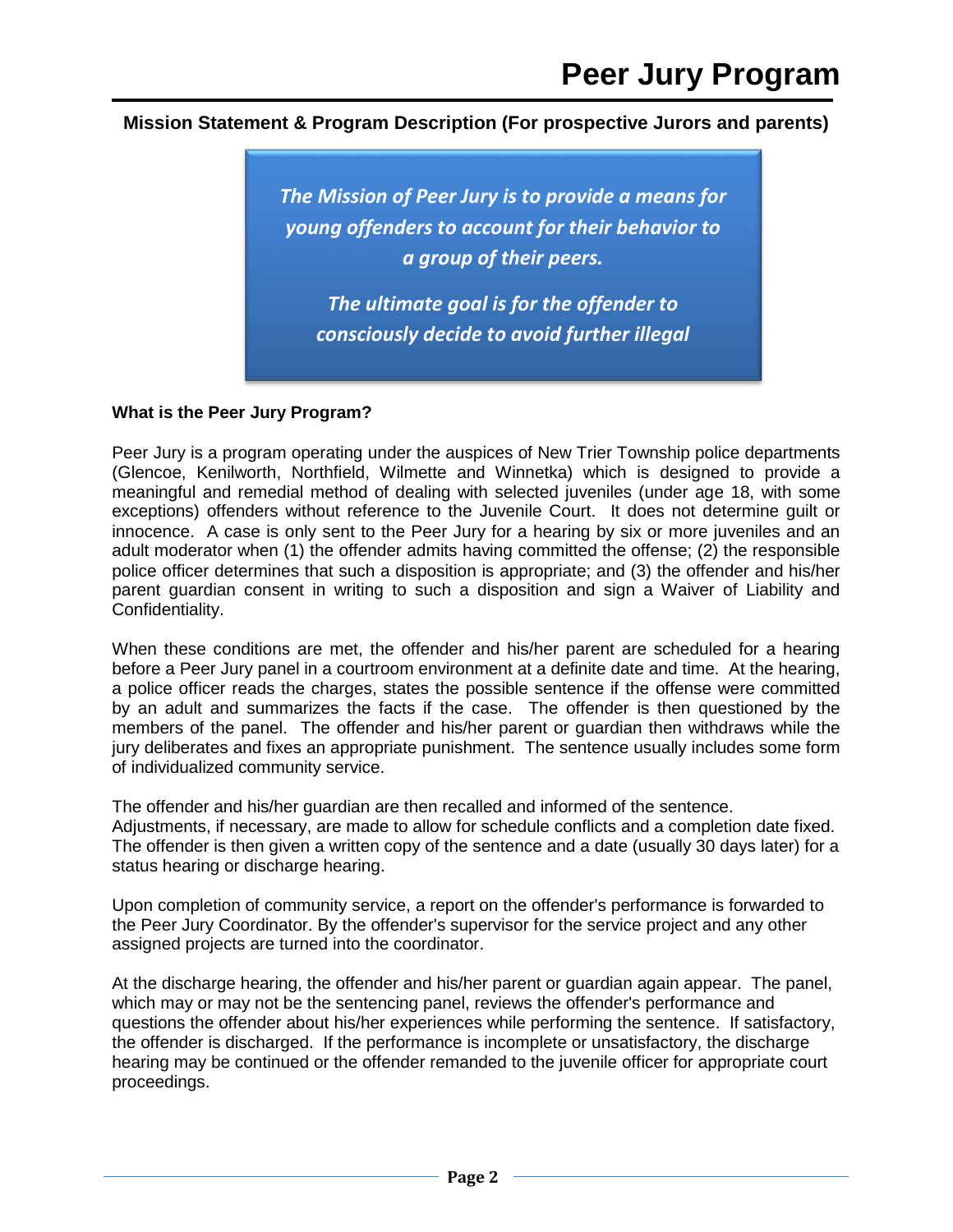### **Juror Job Description**

## **Primary Responsibility**

To serve on the Peer Jury and render decisions concerning appropriate sentencing of youth referred to the program by local police departments; to provide follow-up and closure with regard to youth performance of community service and other sentences.

### **Qualifications**

- Attend New Trier Township public or private High School (New Trier, Loyola, Regina Dominican or North Shore Country Day)
- $\triangleright$  Live in New Trier Township
- $\triangleright$  Possess an interest in helping peers
- $\triangleright$  GPA of better than 2.0 (C+)
- $\triangleright$  No misdemeanor arrest or felony arrest during last six months
- $\triangleright$  Good judgement, character a reputation
- $\triangleright$  Interest in program should be initiated by teen and have parental or guardian approval
- $\triangleright$  Recommendation letter from school advisor
- $\triangleright$  Ability to work with police, other teens and community representatives
- $\triangleright$  Willingness to respect and maintain confidentiality requirements and observe proper court decorum

## **Specific Responsibilities**

- $\triangleright$  Participates in peer jury training sessions
- $\triangleright$  Attends monthly meeting of peer jury
- $\triangleright$  Questions offenders and determines appropriate sentence
- $\triangleright$  Reviews offender performance of assigned sentence
- $\triangleright$  Acts as spokesperson for the court

Peer juror applications are received, reviewed and approved by the Peer Jury Coordinator and recommendations are forwarded to the local police departments. Each jury applicant will be interviewed by either the Coordinator or the Community Services Administrator. A police officer will also be present at juror interviews.

- $\triangleright$  All peer jurors must have parental permission to participate.
- $\triangleright$  All peer jurors must sign a contract specifying their obligations as members of the Peer Jury Program.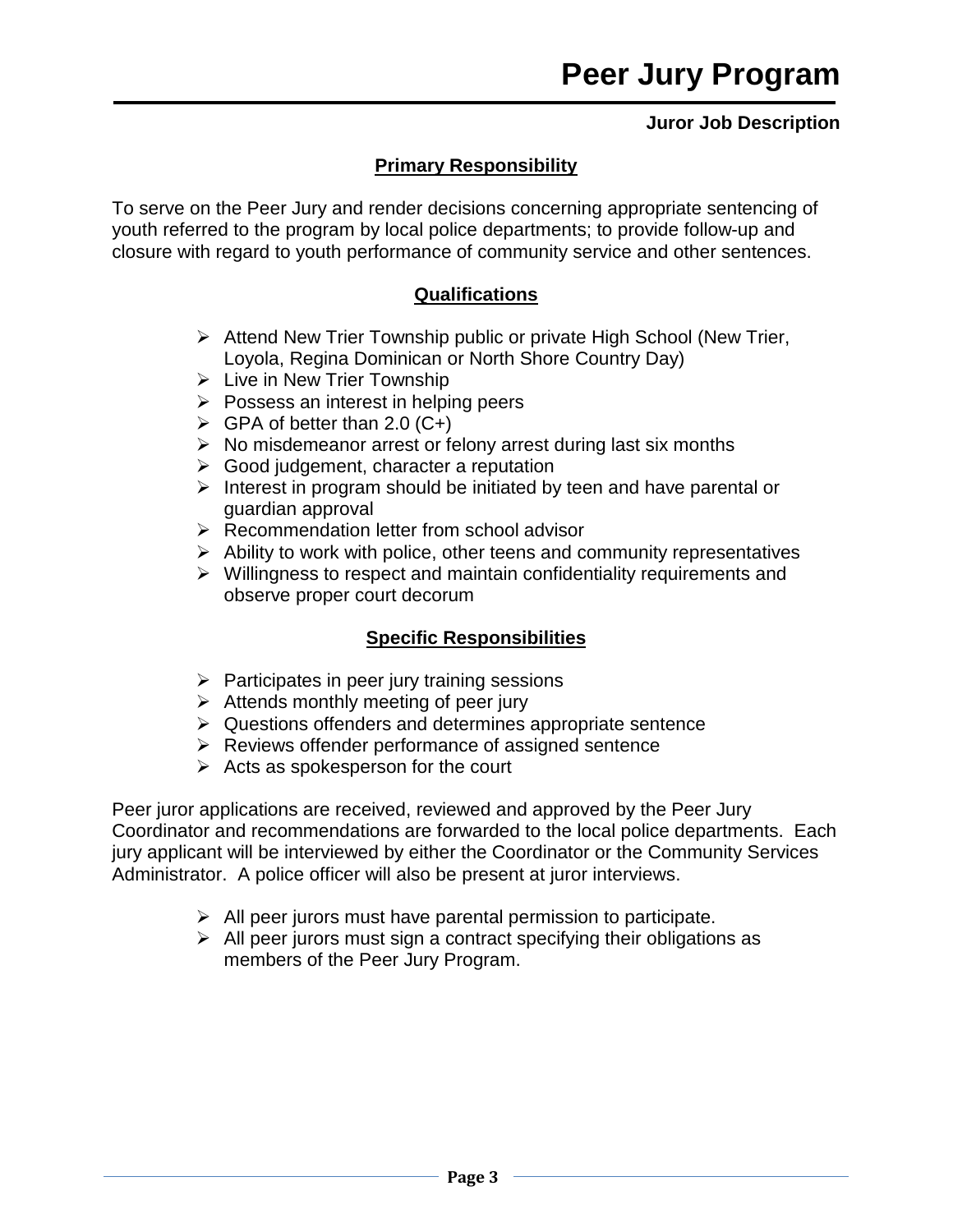#### **Frequently Asked Questions (For prospective Jurors)**

#### **Will any of my friends or acquaintances be brought before a Peer Jury of which I am a member? (Will I be required to participate in the sentencing of a friend or acquaintance?)**

No! A list of offenders appearing is given to all prospective jurors, and they must disqualify themselves from any case in which they know or could know the offender.

#### **What kinds of sentences are imposed?**

Typically, the sentence involves the performance of a certain number of hours of community service at an agency such as a hospital, nursing home, child care agency or park district selected with the needs of the offender in mind. All sentences are performed as individuals and not as a part of a group. Sentences may also include projects and reports related to the offense.

#### **Will anyone outside the police department and the Peer Jury group know about anyone serving a sentence?**

Except for the supervisor at the community service agency, **absolutely not!** At the community service site, offenders are identified only as volunteer workers. The Peer Jury proceedings and records are absolutely confidential. A suspected violation of confidentiality results in dismissal from the program. No list of offenders appearing before the jury is published, and the press is not permitted to report individual cases.

#### **How are Peer Jury personnel selected?**

The Peer Jury Coordinator conducts the Peer Juror application, interview and selection process. New jurors are usually brought in during the summer.

#### **What's the attitude toward offenders?**

All offenders appearing before the Peer Jury are treated with dignity and respect. Demeaning and belittling attitudes and comments will not be tolerated. The object of the program is to develop a sense of responsibility and accountability in the offender.

#### **What are the program objectives?**

This program is to help the child and family deal with a problem situation in a constructive and positive manner.

| For further information contact: | <b>Brian Leverenz</b>                   |
|----------------------------------|-----------------------------------------|
|                                  | New Trier Township                      |
|                                  | <b>Community Services Administrator</b> |
|                                  | Peer Jury Coordinator                   |
|                                  | (847) 446-8203                          |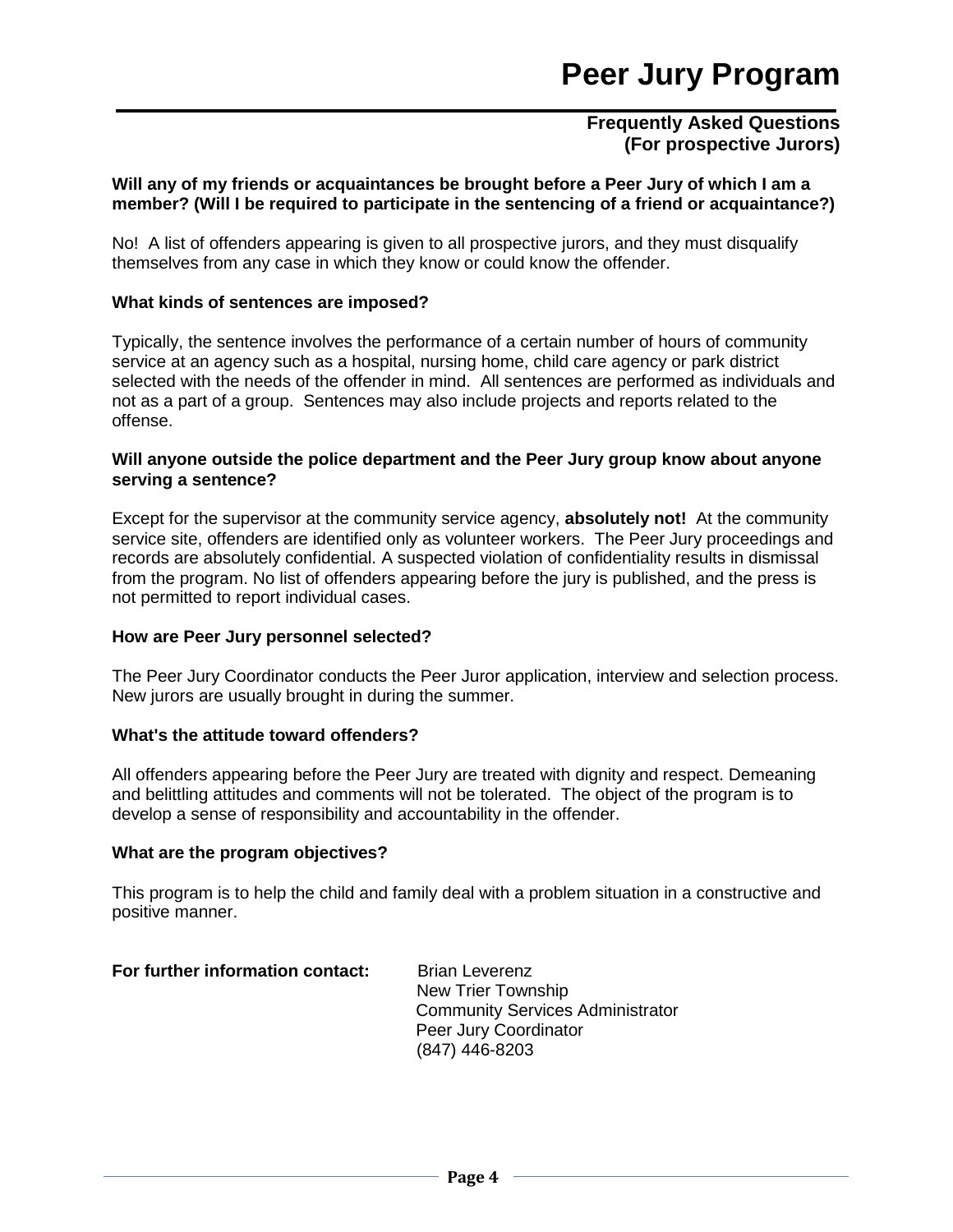## **Peer Jury Program**

## **Juror Application**

| <b>First Name</b>                                                                                                                         |              | Last Name |            |  |
|-------------------------------------------------------------------------------------------------------------------------------------------|--------------|-----------|------------|--|
| <b>Street Address</b>                                                                                                                     |              |           |            |  |
|                                                                                                                                           |              |           |            |  |
| City                                                                                                                                      | <b>State</b> |           | Zip Code   |  |
|                                                                                                                                           |              |           |            |  |
| Home Phone Number                                                                                                                         |              | Email     |            |  |
| <b>Birthdate</b>                                                                                                                          |              |           |            |  |
|                                                                                                                                           |              |           |            |  |
| <b>High School Name</b>                                                                                                                   | Grade/Year   |           | <b>GPA</b> |  |
| Advisor's Signature (if available):                                                                                                       |              |           |            |  |
|                                                                                                                                           |              |           |            |  |
| Date<br><b>Your Signature</b>                                                                                                             |              |           |            |  |
|                                                                                                                                           |              |           | Date       |  |
| Please write a brief paragraph about why you want to be a peer juror. Feel free to also<br>use the back of this application if necessary. |              |           |            |  |
|                                                                                                                                           |              |           |            |  |
|                                                                                                                                           |              |           |            |  |
|                                                                                                                                           |              |           |            |  |
|                                                                                                                                           |              |           |            |  |
|                                                                                                                                           |              |           |            |  |

## **Please attach signed Parent/Guardian Consent Letter. Your application cannot be processed without it.**

**Please return to:** Brian Leverenz New Trier Township Community Services Administrator 739 Elm Street Winnetka, IL 60093-2586